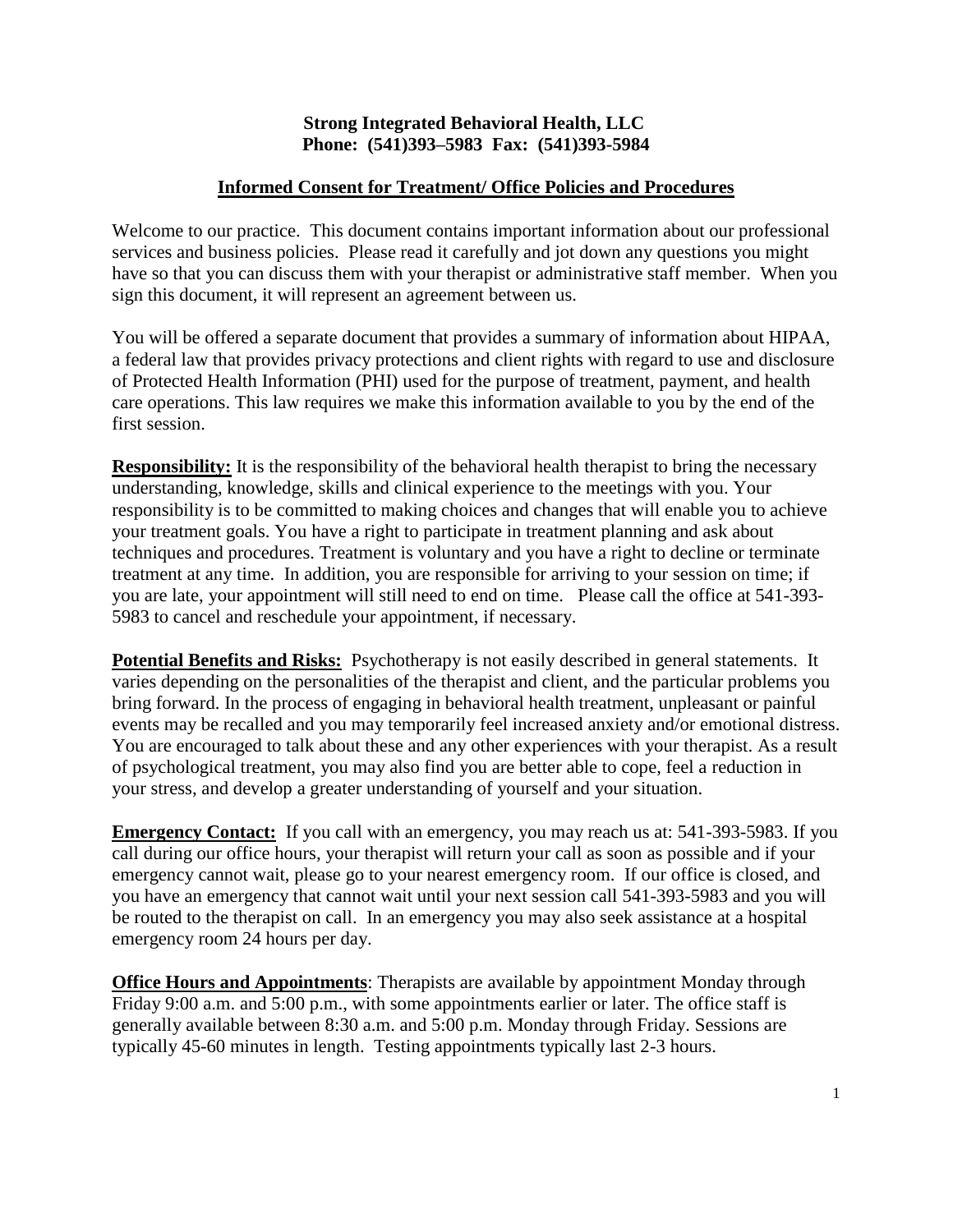If you need to cancel or reschedule an appointment, we ask that you provide us with 24 hours' notice. If you miss a session without canceling or cancel with less than 24 hours' notice, our policy is to not charge for the first occurrence but you will be responsible for paying a \$75 no show/cancellation fee for any and all missed appointments thereafter (unless we both agree that the circumstances were beyond your control). If you have more than 3 late cancellations or no show for appointments, our practice may dismiss you as a client. Health insurance carriers do not cover missed appointments. If it is possible, we will try to find another time to reschedule the appointment.

**Fees and Insurance Coverage**: In order for us to set realistic treatment goals and priorities, it is important to evaluate what resources you have available to pay for your treatment. If you have a health insurance policy, it will typically provide some coverage for mental health treatment. You should carefully read the section in your insurance coverage booklet that describes mental health services. If you have questions about the coverage, call your plan administrator. Of course we will provide you with whatever information we can and will be happy to help you in understanding the information you receive from your insurance company.

Due to the rising costs of health care, insurance benefits have increasingly become more complex. It is sometimes difficult to determine exactly how much mental health coverage is available. "Managed Health Care" plans such as HMOs and PPOs often require authorization before they provide reimbursement for mental health services. These plans are often limited to short-term treatment approaches designed to work out specific problems that interfere with a person's usual level of functioning. It may be necessary to seek approval for more therapy after a certain number of sessions. While a lot can be accomplished in short-term therapy, some clients feel that they need more services after insurance benefits end. If that occurs, we will talk with you about other options, including self-pay.

Our office will collect your copay, coinsurance or deductible deposit before each session and bill your insurance carrier(s) \*\*. Some companies pay fixed allowances for certain procedures and others pay a percentage of the charge. It is your responsibility to pay the deductible amount, coinsurance, or any other balance not paid by your insurance. In the case of unpaid accounts, we may pursue legal action*.* If such legal action is necessary, its costs will be included in the claim.

Our office will also contact your insurance periodically to check your insurance eligibility and estimate your financial responsibility ahead of time of your scheduled appointment. When benefit eligibility and financial responsibility is checked with the insurance, the information provided may not be current, but based on information available at the time. If the amount that is estimated to be your responsibility is incorrect, you are still responsible for the balance.

*\*\*The deductible deposit will be collected until your insurance deductible has been satisfied, to which your coinsurance amount will be determined and collected at the time of each visit instead of the deductible deposit. The deductible deposit amount collected for a new patient appointment is \$150.00. The deductible deposit amount for an established patient visit is \$100. You will be responsible for the balance, if any, after your insurance processes the claim if the deposit does not cover your financial responsibility.*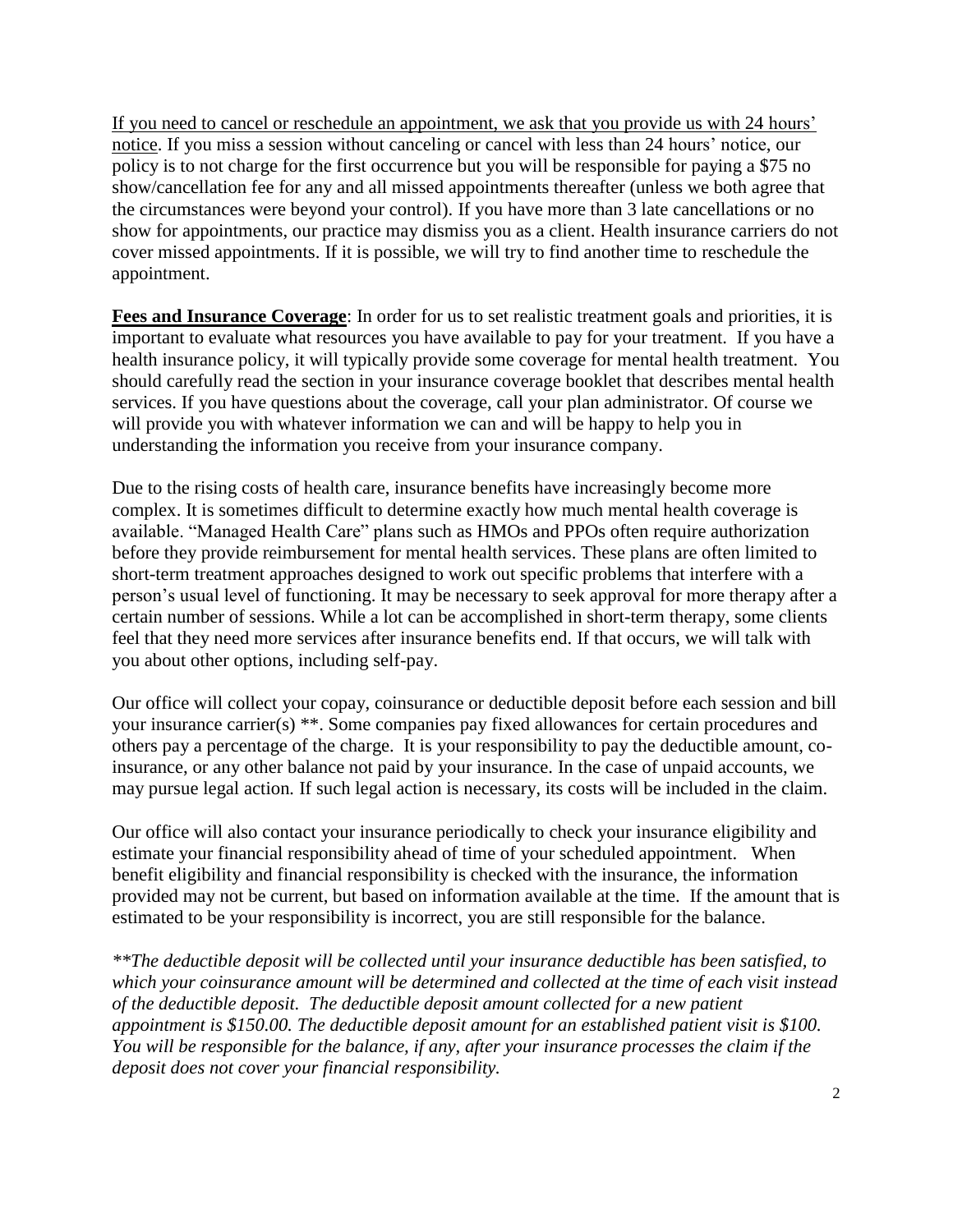**Confidentiality/Protected Health Information**: Oregon and Federal laws require that issues discussed in therapy or consultation for the purpose of diagnosis or treatment with a behavioral health therapist remain confidential. Generally, issues you or your family members discuss will not be disclosed to anyone without your permission. However, there are some exceptions. You can waive the psychotherapist-client privilege for specific purposes if you sign a release of information (ROI form) and thus providing written permission to do so. Release of confidential information without your consent may ethically or legally be required in the situations below.

I understand the above and agree that Strong Integrated Behavioral Health, LLC, is not bound to maintain confidentiality regarding the following issues:

- Intent to seriously harm yourself or others
- Disclosure regarding abuse of a protected person (child, elder, developmentally disabled).
- If you are under eighteen years of age, please be aware that the law may provide your parents the right to examine your treatment records.
- I understand that by law, my child's non-custodial parent does have the right to access records regarding my child's assessment and treatment (unless such disclosure would imminently risk harming the child).
- Court mandated disclosures (asserting your mental health in a lawsuit, or pursuant to a subpoena or court order).

Strong Integrated Behavioral Health, LLC, employs administrative and billing staff. In most cases, there is some need to share protected information with these individuals for administrative purposes, such as billing and transcription. All staff employees are bound by the same rules of confidentiality. As part of Strong Integrated Behavioral Health, LLC, our behavioral health therapists may consult with other therapists, and will only divulge non-identifying information for appropriate treatment and consultation.

HIPAA also allows PHI to be released under specific circumstances. Please see Strong Integrated Behavioral Health Notice of Privacy Practices for more information. A copy of this document will be provided along with this form.

# **Nondiscrimination Policy**:

Strong Integrated Behavioral Health does not discriminate against the delivery of mental health care services based on race, ethnicity, national origin, religion, sex, age, mental or physical disability or medical condition, sexual orientation, claims experience, medical history, evidence of insurability, disability, genetic information or source of payment.

# **Group Therapy**

If you choose to participate in one or more of our therapy groups, know that your participation is voluntary. You have a right to share what you are comfortable sharing with other group members. Groups will be facilitated by one or more clinicians who are licensed or being supervised by a licensed clinician. Group facilitators are responsible for bringing relevant knowledge to the group sessions.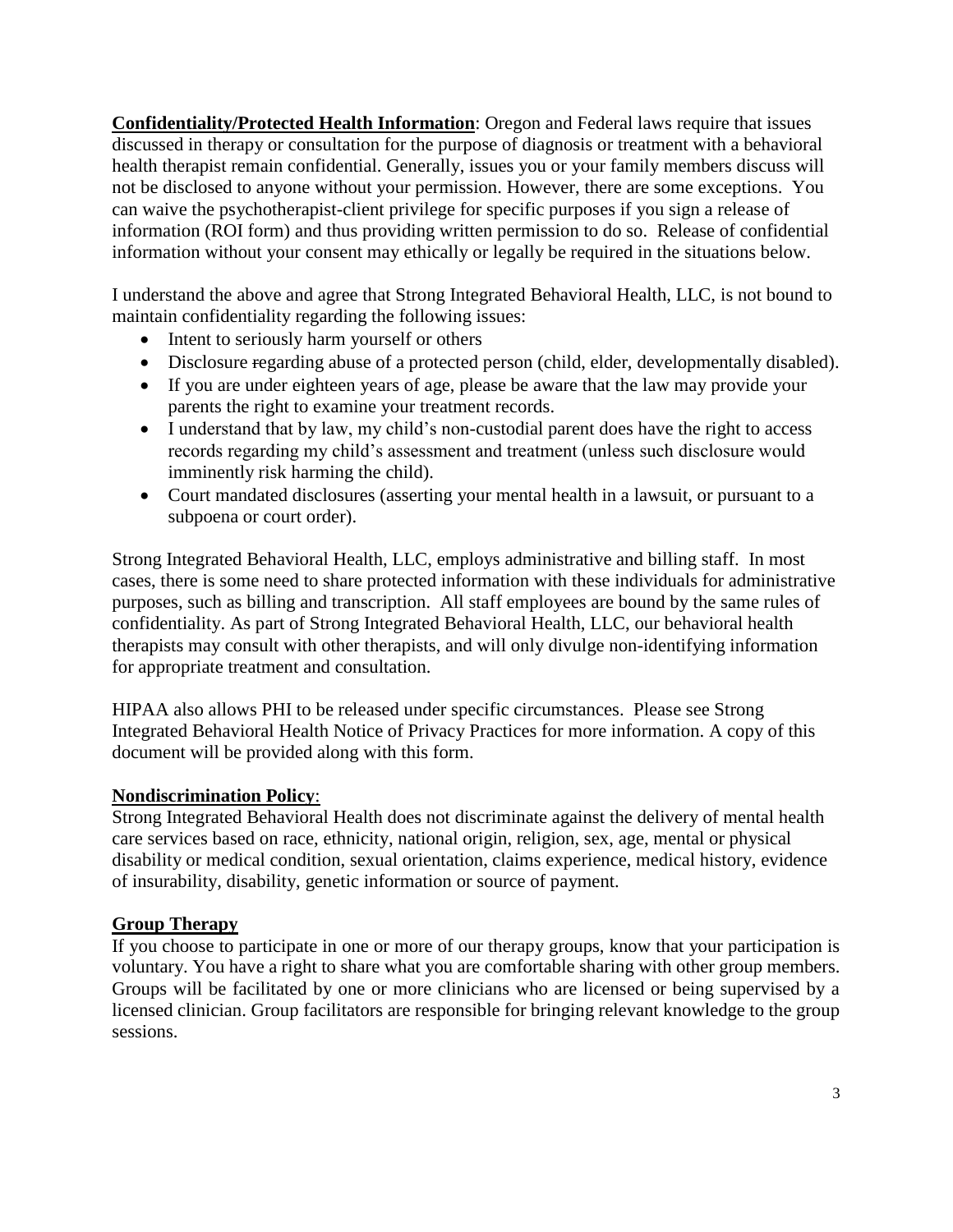Group facilitators will keep the same confidentiality as providers in individual therapy. That is, they will not share what you discuss in group with others outside of our agency, unless there are concerns with safety to yourself or other people. There may be times when a group facilitator will want to discuss something you talk about in group with your ongoing therapist. If you are seeing a provider within Strong IBH, you understand that this can be done without express written consent from you, but we will strive to let you know about any contact we need to have with your ongoing provider. If you are seeing an individual, couple's, or family therapist outside of our agency, we may ask for written permission to consult with them, in order to provide you with the most comprehensive care possible.

With group therapy, there are also additional considerations for confidentiality. While group leaders enter into the above agreement with you, other members of the group are not bound to the same confidentiality rules. Therefore, we ask that everyone who participates in group understands that complete confidentiality cannot be guaranteed, but we ask that all group participants do not discuss what others say in group with friends or family who are not group participants, to protect privacy. If you have questions about this, please ask the group facilitator(s).